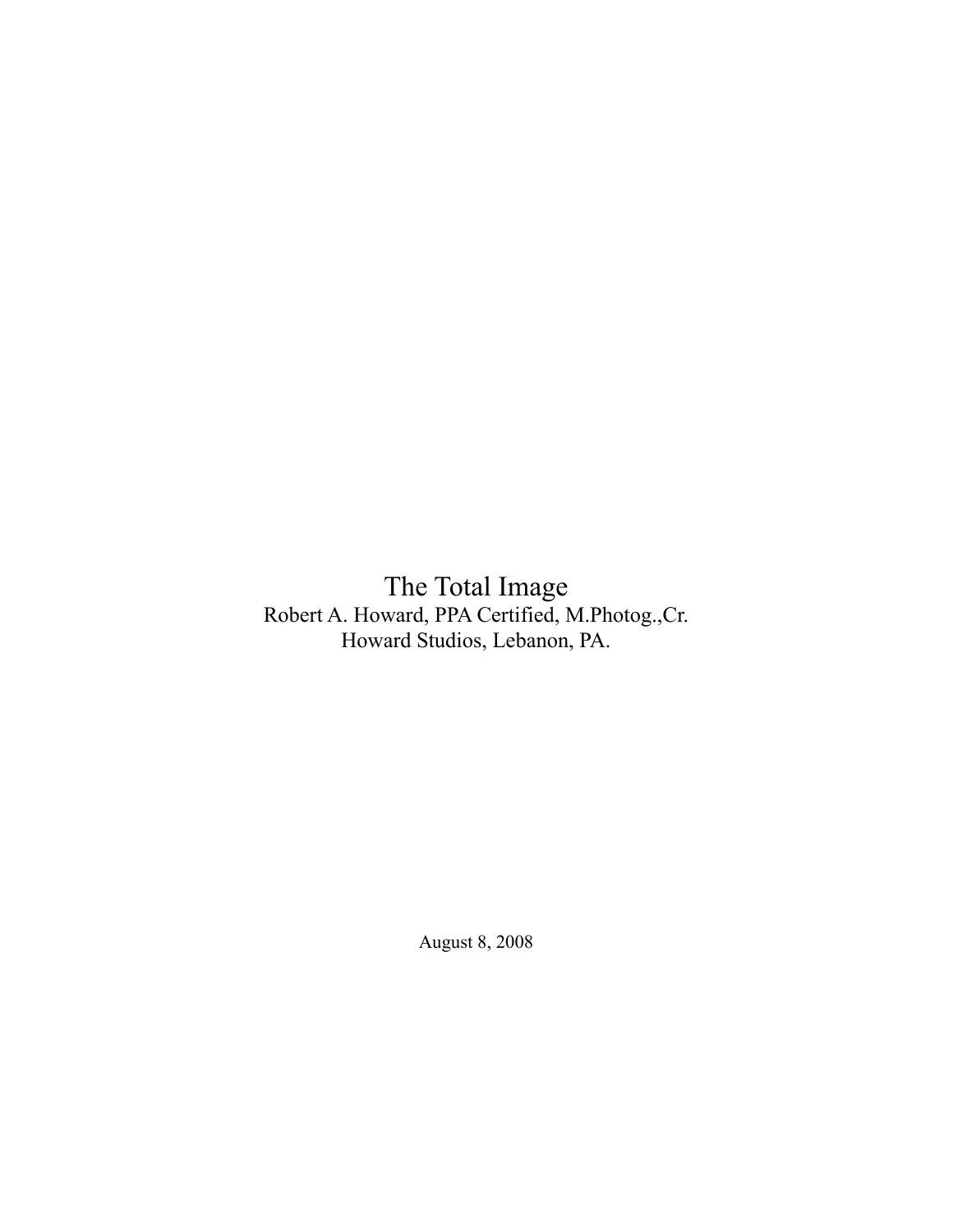## The Total Image

 Experience the Difference. For more than two decades, we have marketed our studio using this slogan. Initially, I intended this slogan to be an indication of the quality of our work as compared to the work of our competition. However, throughout the past twenty years, I have come to realize that we are not just marketing superior photography; we are marketing the superiority, or difference, in the "total experience." The business of photography involves more than just selling an outstanding photograph to someone; it involves selling the photographer himself firsthand. To truly be successful in today's complex field which encompasses the imaging arts, a photographer or image maker, as we are now called, must not only market and advertise his printed image, he must simultaneously promote and market his personal or business image throughout his community as well: the "total experience".

 Beginning a career in the imaging arts is no longer just about taking a picture and then selling it. I began honing my photographic skills while still in high school, but it wasn't until my college years that I truly understood the importance of making the sale. I used my photographic skills to help pay for most of my college tuition by first freelancing for my college newspaper and then by forming a small LLC to market my photographs to various local newspapers in the surrounding communities. While majoring in engineering, I realized I had a calling in photography. After two very frustrating years of study, I ultimately changed my enrollment to the New York Institute of Photography. The months that followed allowed me to learn and grow, constantly reaching to expand the limits of my new found creative outlet. However, during my work as an apprentice, I realized the importance of marketing the image of the photographer,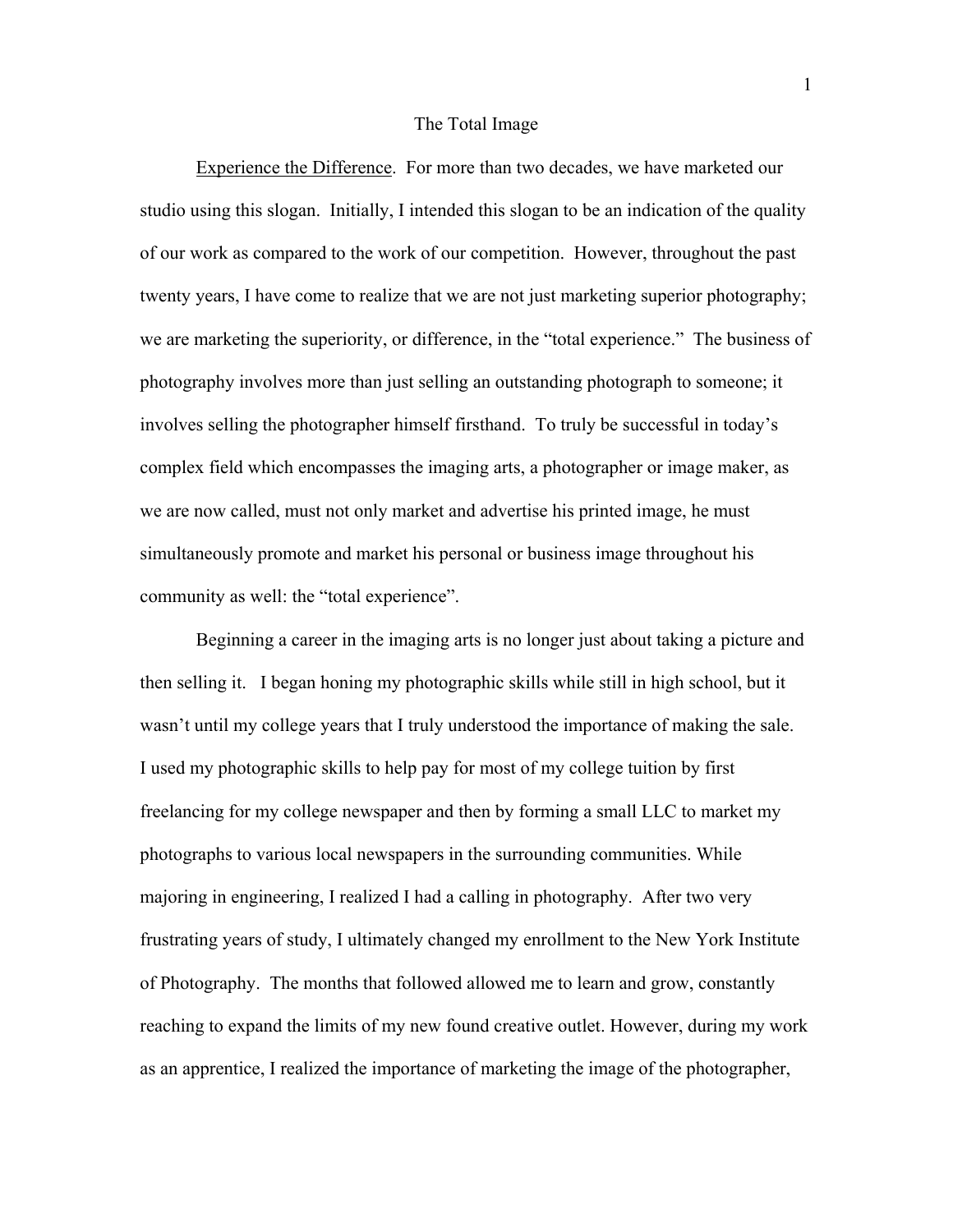not just his work. After reading Donald Trump's The Art of the Deal, I was convinced that marketing my name to the public was just as important as getting my work shown to the public. I began conceptualizing the "total experience."

 Many strategic businessmen believe that customers are the most important goal for a business.<sup>1</sup> But the question arises as to how to attract customers in the first place. With a small, privately-owned business, there are probably no connections and the only people who initially know about the photographer's work are family and close friends. To acquire clients, advertising should not only be about the product, but also provide an incentive to go to that specific photographer: something that says more than this man takes good photos. This is where the importance of marketing the image of the photographer becomes a vital key.

 Marketing and advertising, while working together, are two completely different components. Marketing is a process, encompassing many different tactics to create, distribute, and promote services and ideas to essentially push a product.Advertising simply involves buying space in a newspaper, magazine, on the radio, etc., to promote a business.2 Both are necessary in selling yourself.

 One major strategy for marketing the image of a photographer is to participate or engage in activities that ultimately generate publicity within the community. This can be accomplished with minimum effort. A popular option has been to establish relationships with the local public school system. While many public schools may be contracted, most states have laws requiring a bidding process or other method by which a photographer

 1 Peters and Austin 39

<sup>2</sup> Amoyt Your Definition of Marketing; Applegate 164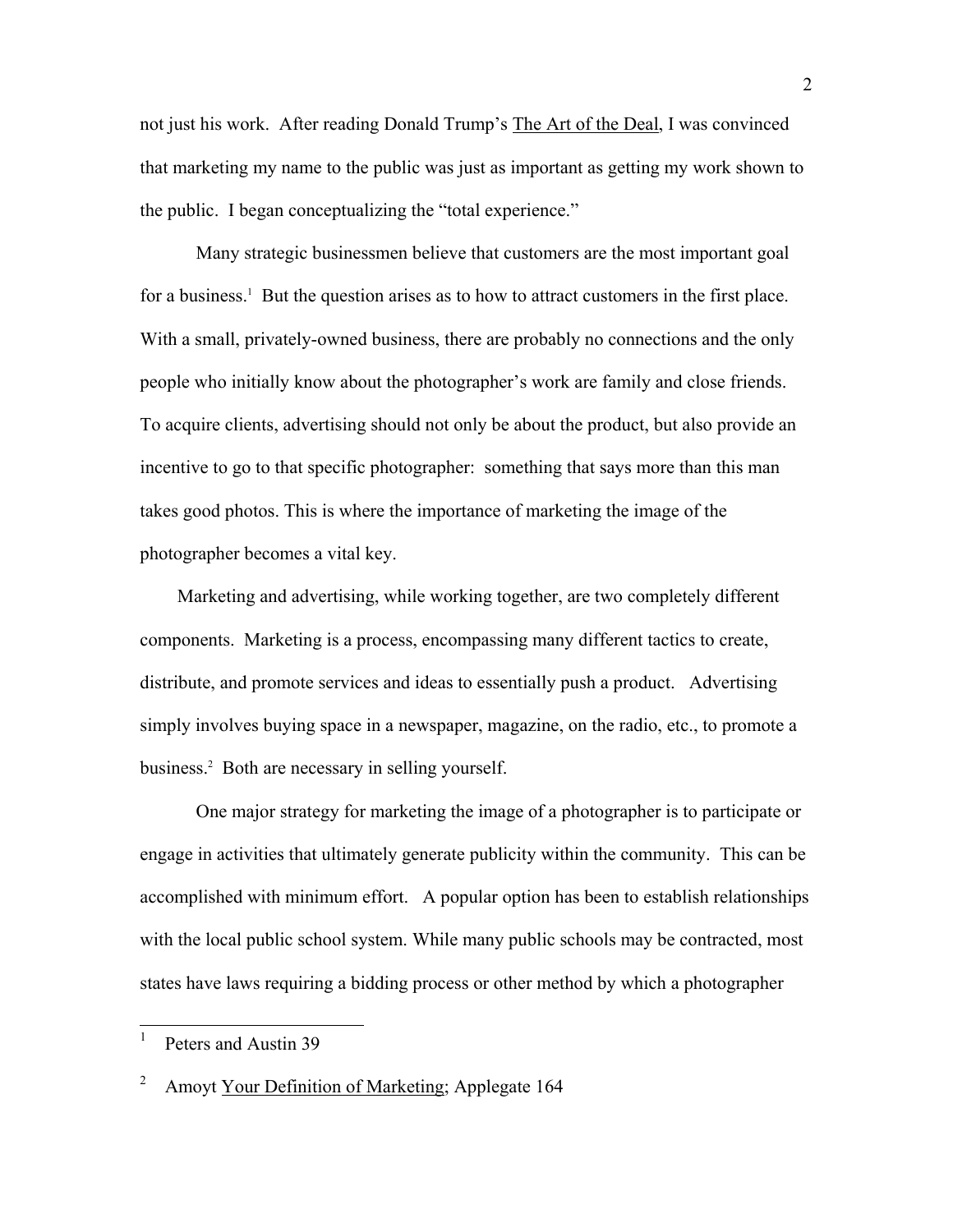may get a proverbial foot in the door. Establishing a relationship with public school administrators can ultimately lead to an opportunity to provide images to the school's publications such as the yearbook, which could then encourage that school to hire the photographer to photograph other school events. The efforts put forth by the photographer to please the school may lead the board of school directors to endorse the photographer among the students and their parents. A well motivated photographer has endless opportunities to promote his image in the educational system of his community.<sup>3</sup>

 A photographer could donate time and/or products to a local organization, such as a volunteer fire company, service club, or business networking group. Community service can also be a key factor in acquiring publicity. Anywhere a photographer can provide for a sponsorship or contribute a monetary or product donation will enhance his name, as well as the name of his business, and both will become associated with a positive image. The more often he can get his name mentioned, the more likely a potential customer is to remember it.<sup>4</sup> Working within a community also provides an opportunity to meet potential future clients and increase the chance that word will spread about the photographer's business.

 In creating an image, a businessman should know how important it is to place the company name on everything. "Use your product as its own billboard," is a tactic Jane Applegate suggests in her book, "Great Ideas for Your Small Business."<sup>5</sup> Any advertisement featuring the business should proudly display the business' name uniquely

 3 Applegate 161-163

<sup>4</sup> Applegate 162, 153

<sup>5</sup> Applegate 153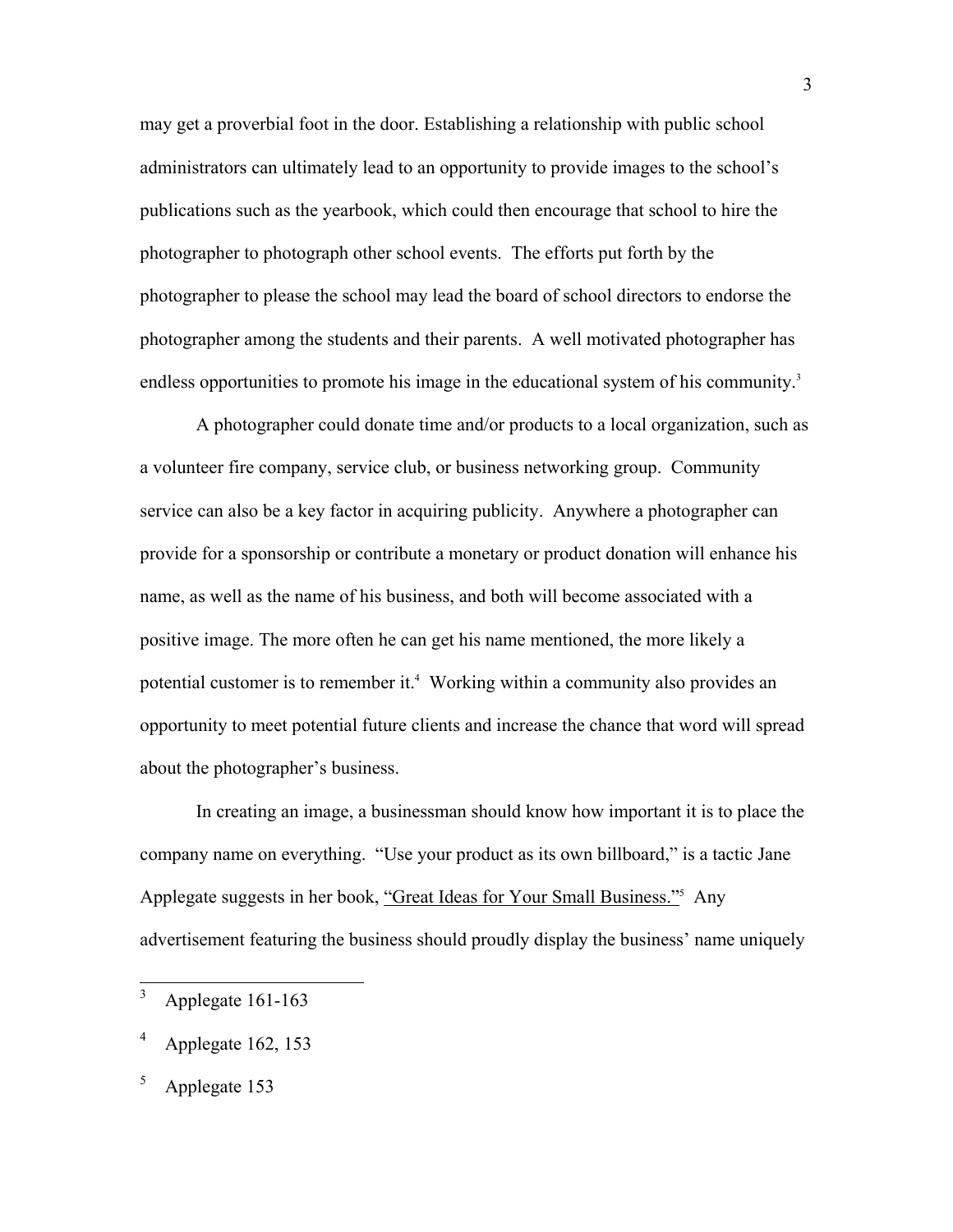in the foreground of the ad. The name of the company should be seen from the street, and it is helpful to provide an eye-catching sample of the products the photographer is capable of producing.

 Acquiring customers may seem to be a job within itself, but the ultimate success of any business directly correlates to the success of its marketing endeavors. After all, we must acknowledge that interested clients are probably savvy and have shopped comparatively. They are usually looking for the best deal they can find. It is essential to realize that a customer does not come to the photographer just to buy pictures; he buys the "total experience." Most potential clients are not just looking for a low price. Many want not only quantity, but quality, and a comfortable buying experience. Quantity is available at Wal-Mart, Target, etc., but the comfortable buying experience is only provided by the photographer and his customer service staff.

 From the moment a potential client approaches the photographer about a possible session, the photographer must be ready to "sell" himself as well as his products. During this early stage in the relationship, the photographer will not be able to impress the client with an "experience." Instead he must rely on his own enthusiasm and energy, allowing the potential client to share in the heightened level of enthusiasm. The photographer should be personal, approachable, and show interest in the client. Andre Amoyt claims "you can have the best portfolio, the nicest looking gallery, but if your people skills are lacking, you are fighting an uphill battle."<sup>6</sup>

 To fully understand a client's position, a photographer should try to look at himself from the customer's point of view. Unless the photographer has the lowest prices

 $\overline{a}$ 

<sup>6</sup> Amoyt Market Yourself; Peters and Austin 39, 68-70; Trump 71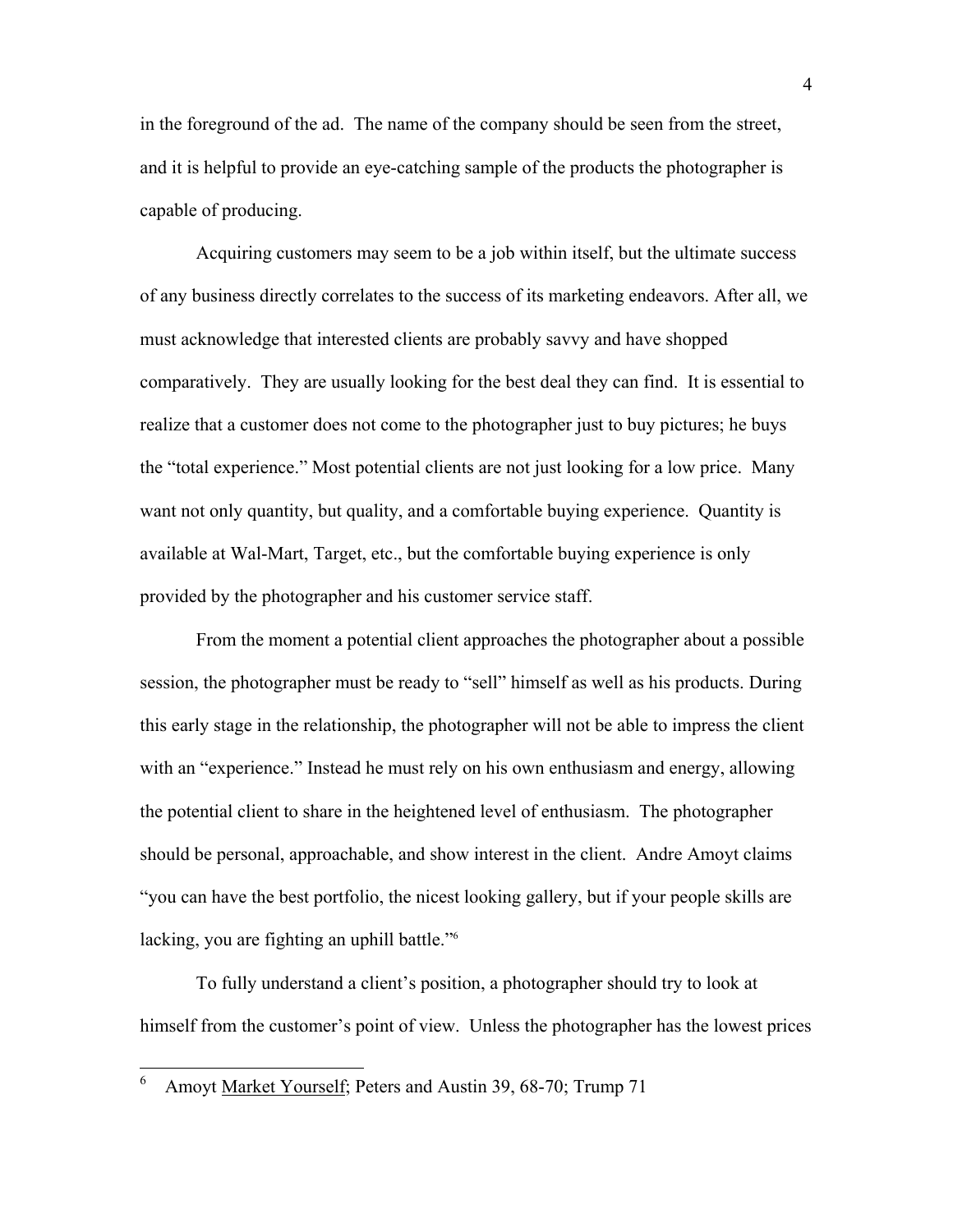in town, he will need to show the customer that he does offer the best deal for his money.7 Hopefully at this point, the potential client is no longer looking at the price; instead, he is now envisioning the difference this particular photographer can offer. Persuading the client to see the actual quality of the photographer's work can be extremely difficult, but once the client realizes he is getting a superior piece of work, the price no longer becomes a problem.<sup>8</sup>

 Sara Cliver suggests going even further to impress the client. Asking questions about the client's goals, industry, or business could bring unexpected approval and pleasing thoughts to the client. Cliver stresses showing interest in the client's life, as well as the project, might ensure the bond between the client and photographer. She also initially suggests verbally walking the client through the entire procedure of the project, as to minimize any unwelcome surprises during the procedure. Again, the photographer should continue to show enthusiasm in what he wants to do for the client; obviously, if the photographer sounds bored with a project, the customer will probably not be interested in working with him either. With a positive outlook on the forthcoming experience, the client will probably decide to work with the photographer.<sup>9</sup> "Expectations are what people buy, not things," says Ted Levitt in Peters' and Austin's A Passion for Excellence.<sup>10</sup>

Some photographers may disagree with these marketing strategies, convinced that

 7 Amoyt Market Yourself, Trump 71

<sup>8</sup> Peters and Austin 51-52

<sup>9</sup> Cliver Managing the Client

 $10 \t 70$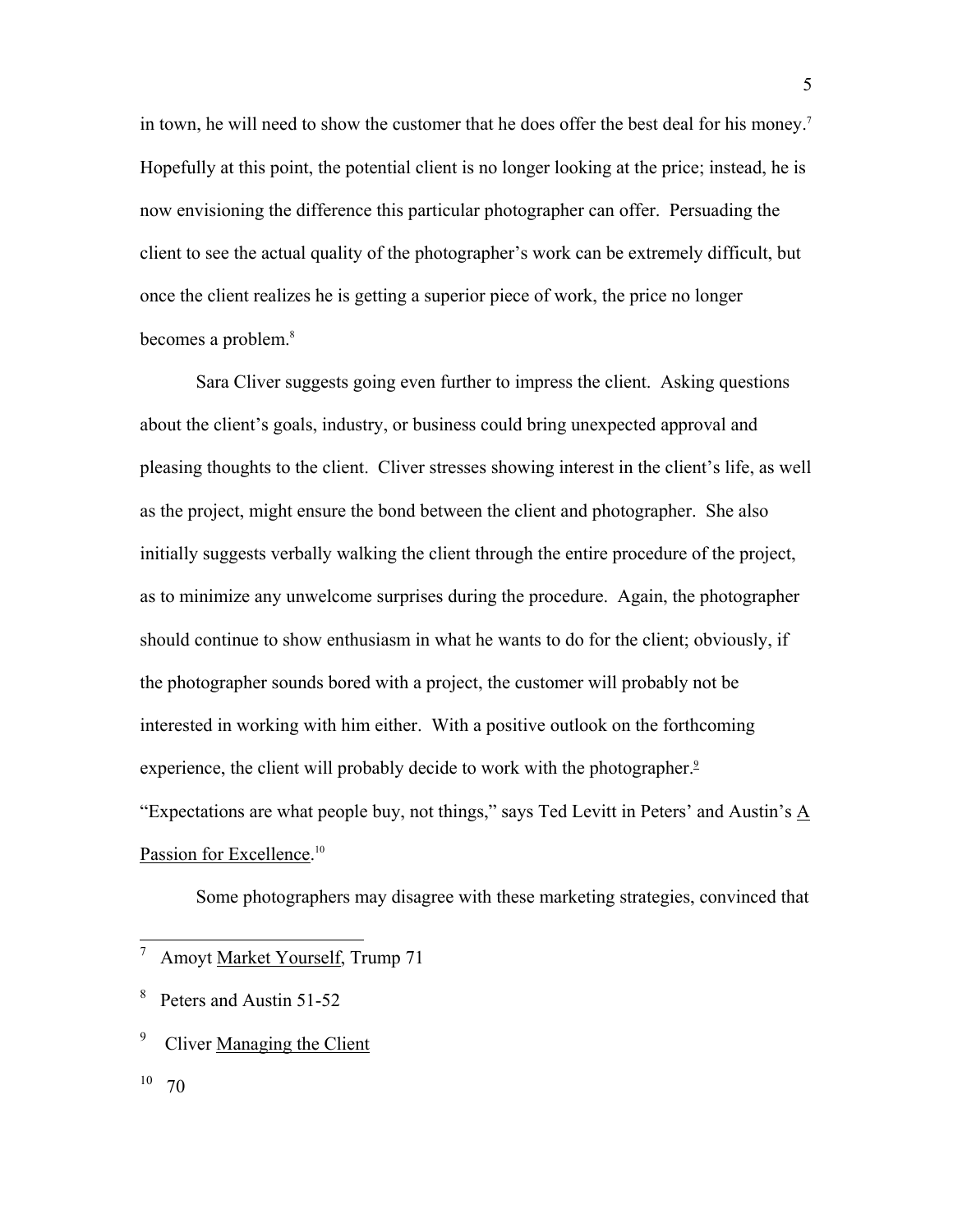gaining publicity merely requires commercial advertising. These photographers do not realize how much the business arena has changed. It has become increasingly difficult for a photographer to make an impact in the industry. As technology continues to advance and production costs drop, the electronics industry has flooded the consumer market with professional quality cameras specifically designed for the novice. This technology has allowed for the much easier mastering of the basic skills of a photographer. Acquiring these basic skills, especially through the use of home computers and digital editing software, has allowed consumers, as well as potential clients, to become more proficient at creating their own images. The access the public has to photography only increases the importance of offering and advertising a "total experience" superior to what the public is trying to accomplish themselves.

 One of the biggest mistakes a photographer makes when a client turns down his product is blaming it on the client's perception. The problem is that there essentially is no reality, at least from the customer's point of view. There is only perceived reality, the way he chooses to see the value of a product or the quality of a service. A photographer may be considered a master at his craft by other photographers' standards, but if his business is selling his work, then awards and certificates and his known expertise mean nothing.11 L. L. Bean, an outdoor apparel and retail company in Freeport, Maine, displays the following poster:

A Customer is the most important person ever in this office…

A Customer is not dependent on us; we are dependent on him.

A Customer is not an interruption of our work; he is the purpose of it. We

 $1\,1$ Peters and Austin 70-73, 87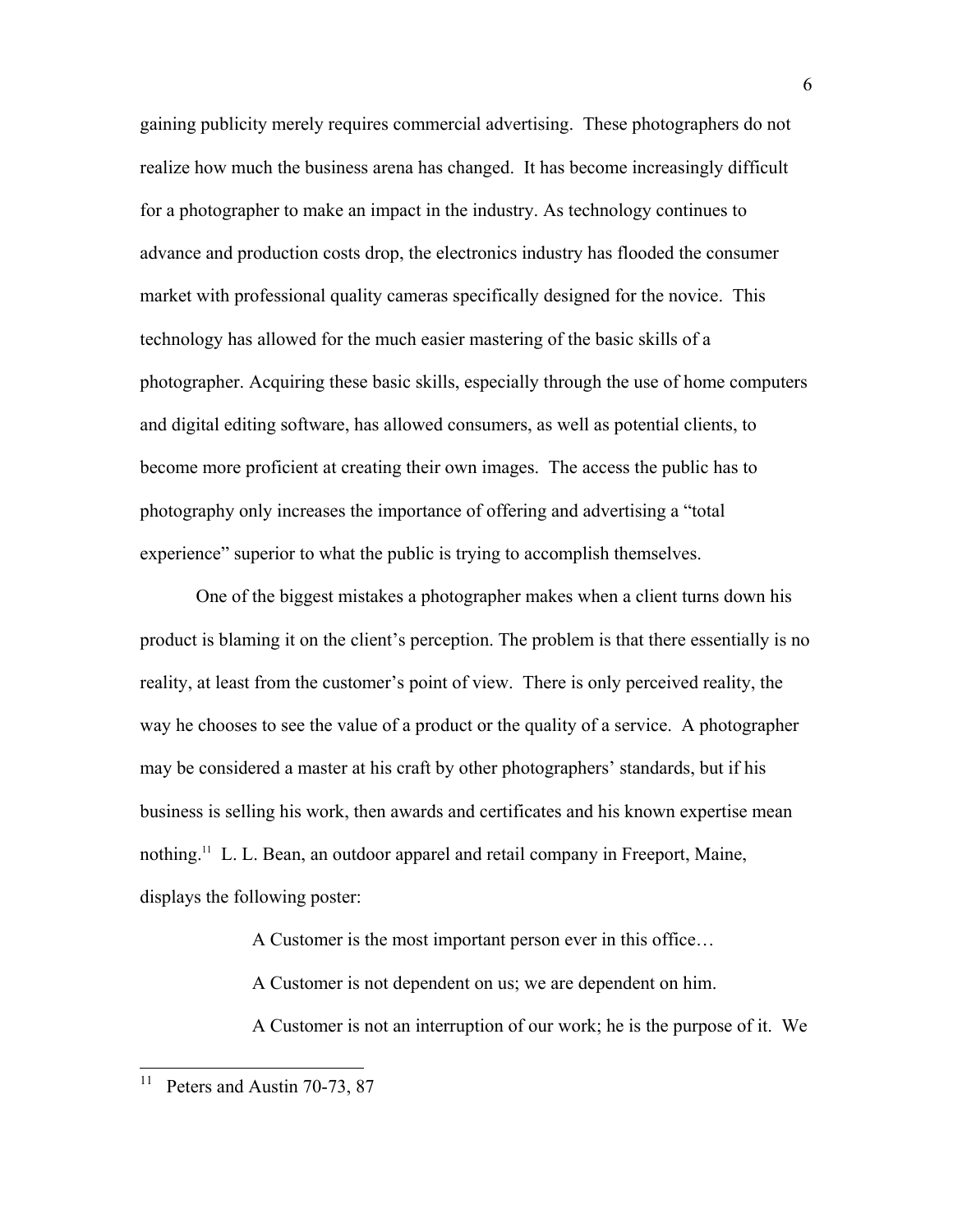are not doing a favor by serving him; he is doing us a favor by giving us the opportunity to do so...<sup>12</sup>

A business transaction is successful when the customer is the center and focus of the transaction. Utilizing and promoting this type of customer service is extremely effective in marketing a photographer's image. This prevailing customer service must include all staff members in addition to the photographer.

 A business may have the most intelligent people working the job, but if it does not have a positive image projected throughout the community, it will go nowhere. Business starters are so concerned with building strong internal forces that they do not focus on the marketing obstacles, and their businesses collapse. The interaction between photographer and customer is the most important communication within the establishment, and the introduction to that interaction lies within marketing.<sup>13</sup>

 Putting too much focus on innovation is another mistake entrepreneurs make when trying to make an impact in the industry. Photographers pursue creating new techniques in lighting and implementing different styles, but photography is no longer the experimental science it was in bygone days*.* The business of photography, while concerned with innovative strategies, can not forget the ultimate goal – a constant flow of money thus ensuring the success of the business for the following months. Simply said – *profit.* Thus affording to do what a photographer loves, which is best described simply as taking pictures, requires utilizing marketing strategies which project and advertise the

<sup>&</sup>lt;sup>12</sup> Peters and Austin 95

<sup>&</sup>lt;sup>13</sup> Deschin 119-144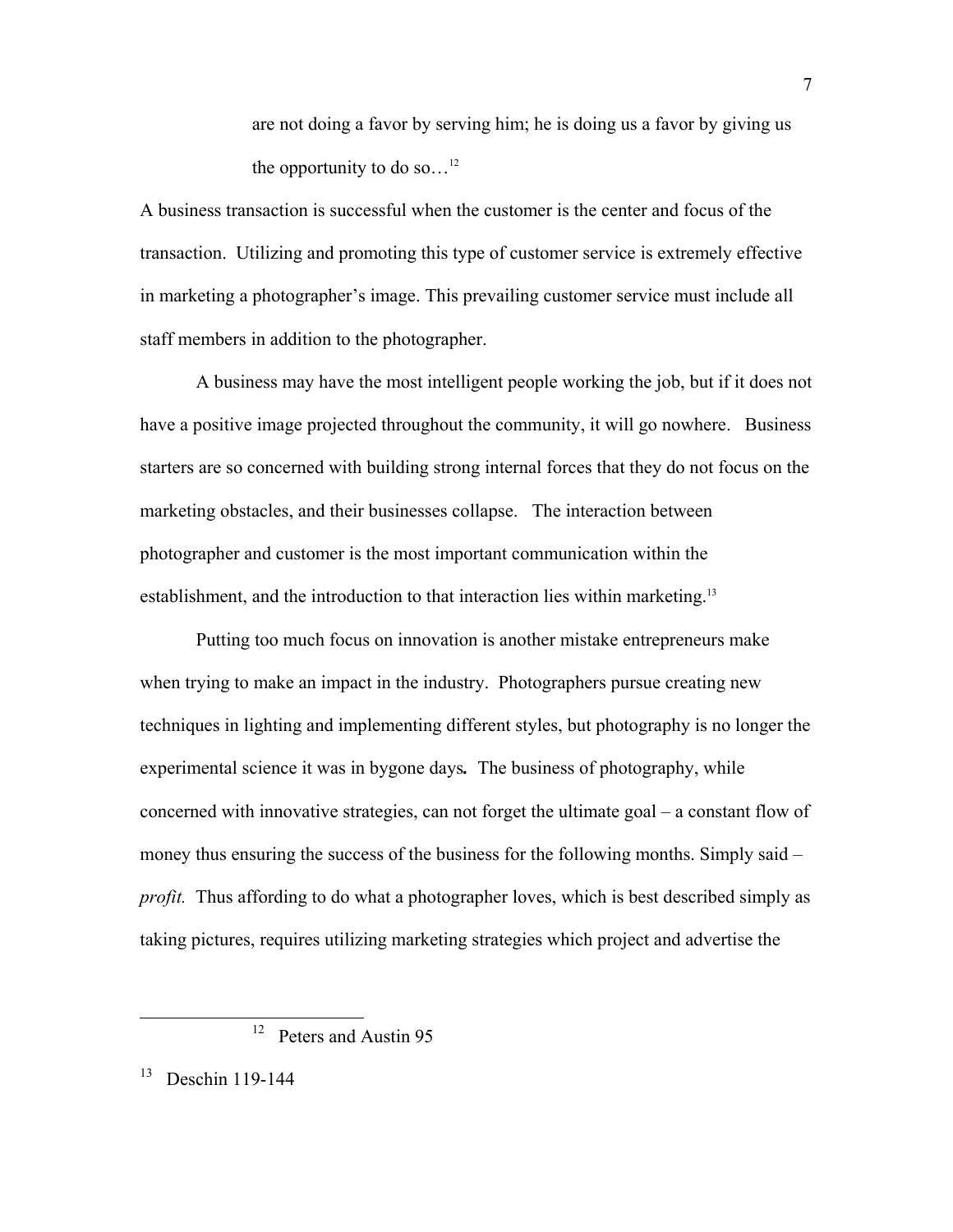exceptional image of the photographer.<sup>14</sup>

 A successful career in photography ultimately takes a great deal of patience and fortitude. A photographer has taken the first steps to his success once he establishes his image within his community. Public marketing strategies such as those aforementioned ultimately lead to interactions with prospective clients, which then require personal marketing strategies, or the ability to sell the photographer's image along with a product to the clients. What makes a photographer's business superior to others is the "total experience," not the awards circling his office. It can be summed up by saying SELL YOURSELF OR SELL THE BUSINESS.

 $\overline{\phantom{a}}$ 

<sup>&</sup>lt;sup>14</sup> Blanchard 36, Deschin 9-11, Peters and Austin 119-120